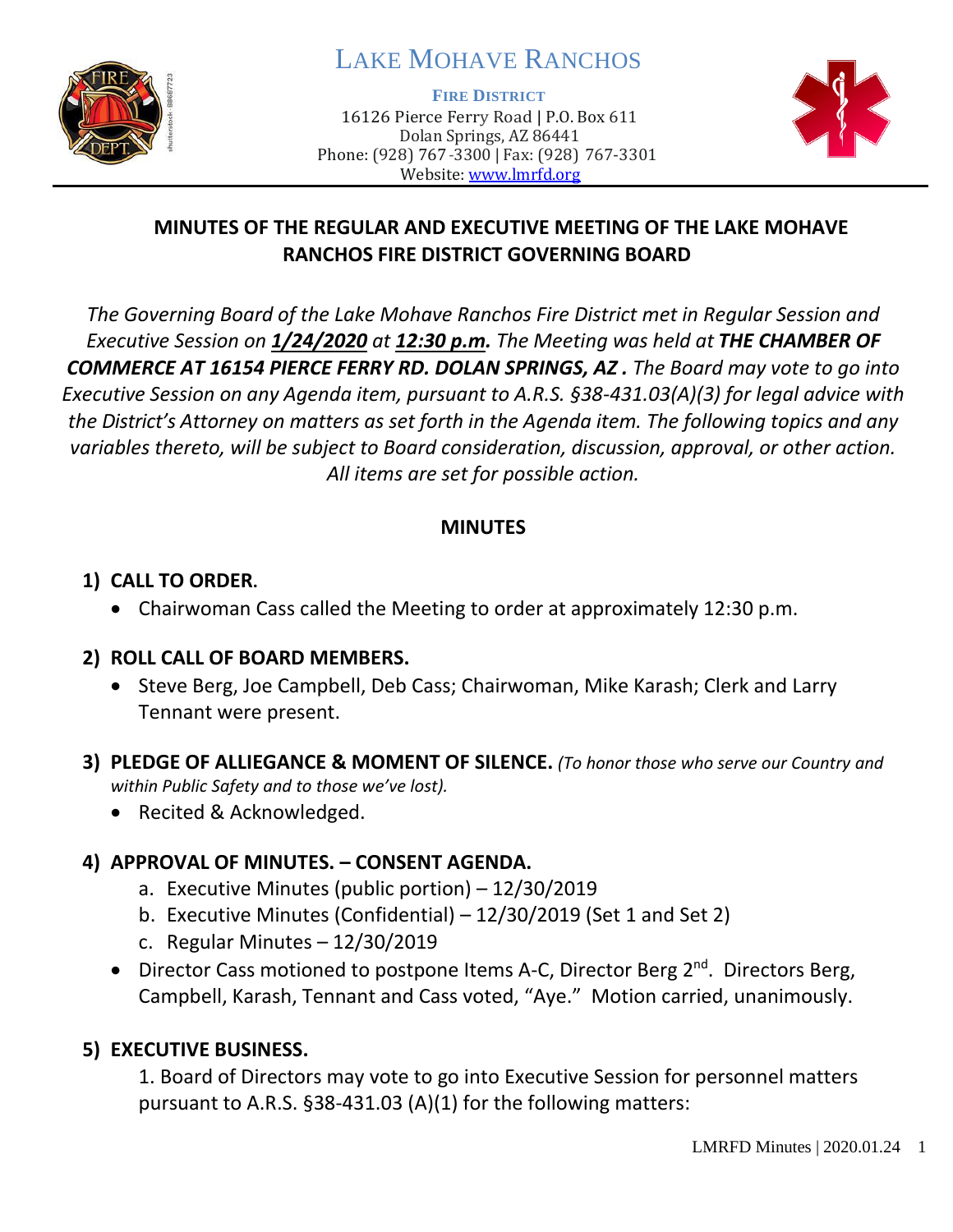- a. Discussion regarding: Personnel Matter: Re: Tim Bonnee re: Fire Chief Contract re: review of final Contract terms and conditions and/or any modifications. (Cass)
- Director Tennant motioned to enter Executive Session, Director Cass 2<sup>nd</sup>. Directors Tennant, Berg, Campbell, Karash and Cass voted, "Aye." Motion carried, unanimously.
- Executive Session began at approximately 12:33 p.m. Ended at approximately 12:43 p.m.
- Public Session (Regular) started again at approximately 12:44 p.m.

# **6) REPORTS.**

- a. **CHIEF'S REPORT.** *(The governing body may not propose, discuss, deliberate or take legal action on this matter unless the specific matter is properly noticed for legal action. Therefore, action taken as a result of the Chief's report will be limited to directing staff to study the matter or scheduling the matter for further consideration and discussion at a later date. (A.R.S. 38-431.02.K.)*
	- Run-Report: AMR transports: 0 Refusals: 7 Fire: 3 Public Assist: 6 EMS: 70 *Total: 86*
	- Meetings/Conferences/Trainings: 12/7 Parade of Lights (Kingman) 12/10 Run – Review • Hose Testing – completed • Vehicle Fire Training (Suppression/Volunteers) – completed.
	- Upcoming to Report for January Chief's Report at the February Meeting: Run Review (January) ▪ Mobile Unit – Live Fire Training 1/15 ▪ NFA (National Fire Academy) 1/16-1/17 Leadership in Supervision Course (Las Vegas, NV)
	- District Properties: Trailer preparation to burn mobile unit as a live fire training exercise scheduled for 1/15
	- District vehicles/apparatus: B-416 back in service (pump motor repair).
	- Projects in the works: Research & information phase: Contracts for White Hills area (ongoing) along with a Subscription service (White Hills/Mead City and outlying areas) - in progress/ongoing. Other: • Background Checks – in progress/completion (Suppression & Volunteers) • District Policy Manual – in progress • Standard Operating Guidelines and Standard Operating Procedures – in progress • Motor Vehicle Department (MVD) Checks – on Agenda to discuss • Administration – Budget research, overview, training - in-house (Chief & Karen).

### b. **FINANCIAL REPORT(S).**

- *1.* Review and approval: December 2019 Financial Report(s). *(The financial report(s) are to be reviewed and approved by the Board).* (Buldra/Administration) Mr. Buldra reviewed the following:
	- Revenue for the month of December was \$95,249 which was \$36,493 over budget.
	- Tax Revenue for December was \$66,585 which was \$32,705 over budget.
	- Non-Tax Revenue for the month of December was \$28,664 which was \$3,788 over budget.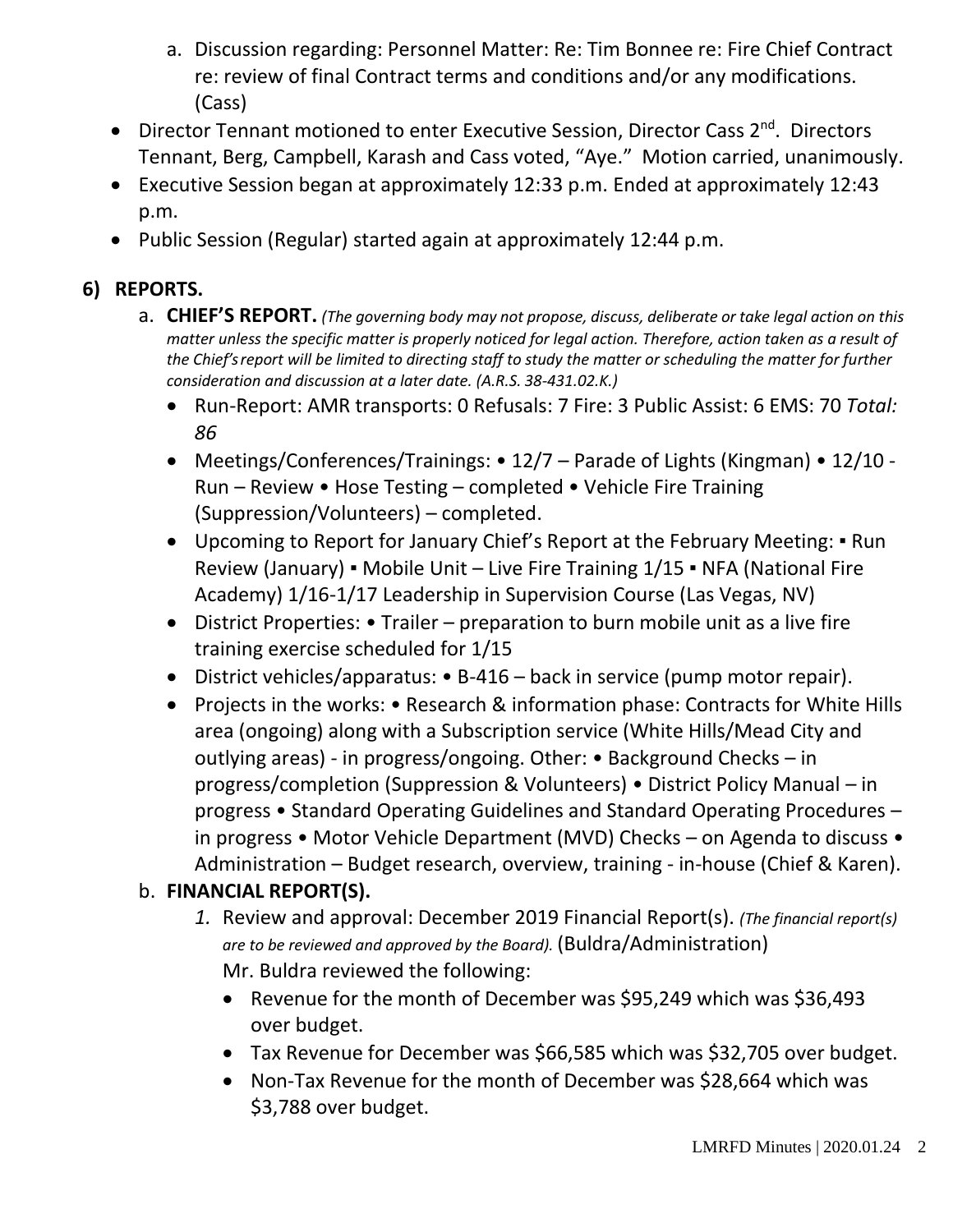- Ambulance revenue for the month was \$3,082 over budget.
- Expenses for December totaled \$76,209 which was over budget by \$11,755
- Year to date revenue is \$584,821 which is \$71,770 over budget.
- Tax Revenue is \$52,913 over budget.
- Ambulance revenue is \$9,663 over budget.
- Year to date expenses is \$437,855 which is \$67 over budget.
- Total cash as of December 31, 2019 is \$713,422 which is \$67,531 more than December 31, 2018.
	- Mr. Buldra explained the timing of some payments ahead of schedule caused the overage for the months reporting. Director Cass motioned to approve the December 2019 Financial Reports, Director Berg 2<sup>nd</sup>. Directors Berg, Campbell, Karash, Tennant and Cass voted, "Aye." Motion carried, unanimously.

**7) EXECUTIVE BUSINESS.** *(Lake Mohave Ranchos Fire District Governing Board public action section on matters held in Executive Session).*

- a. Discussion and possible action regarding: Fire Chief Contract re: approval. (Cass)
	- Director Cass motioned to approve the Fire Chief Contract for Tim Bonnee with exception to section 3.9 pending review and/or information, Director Tennant 2<sup>nd</sup>. Directors Tennant, Berg, Campbell, Karash and Cass voted, "Aye." Motion carried, unanimously.

#### **8) REGULAR BUSINESS (PART II).**

- a. Discussion and possible action regarding: Administer Oath of Office re: Tim Bonnee, Fire Chief. (Cass)
	- Director Cass read aloud and administered the Oath of Office to Chief Bonnee and Chief Bonnee recited the Oath of Office and it was Notarized. No action.
- b. Discussion and possible action regarding: Paychex systems re: invoicing and cancellation. (Cass)
	- Director Cass questioned why Mr. Buldra hadn't cancelled Paychex Systems and the collection matter that company placed on LMRFD. Mr. Buldra advised he'd look into the matter. Director Cass wanted clarification and reminded Mr. Buldra that they canceled in October 2019 and LMRFD will not be responsible for any outstanding charges. Mr. Buldra stated he'd handle the matter and agreed. Clarification only, no action.
- c. Discussion and possible action regarding: JVG (James Vincent Group) re: Annual Audit Support rate. (Cass)
	- Director Cass questioned the \$1000.00 invoiced in December for 'final Audit Support' from Mr. Buldra noting that the prior Agreement with LMRFD and JVG stated \$4000.00 annually for the Audit Support and the new Agreement,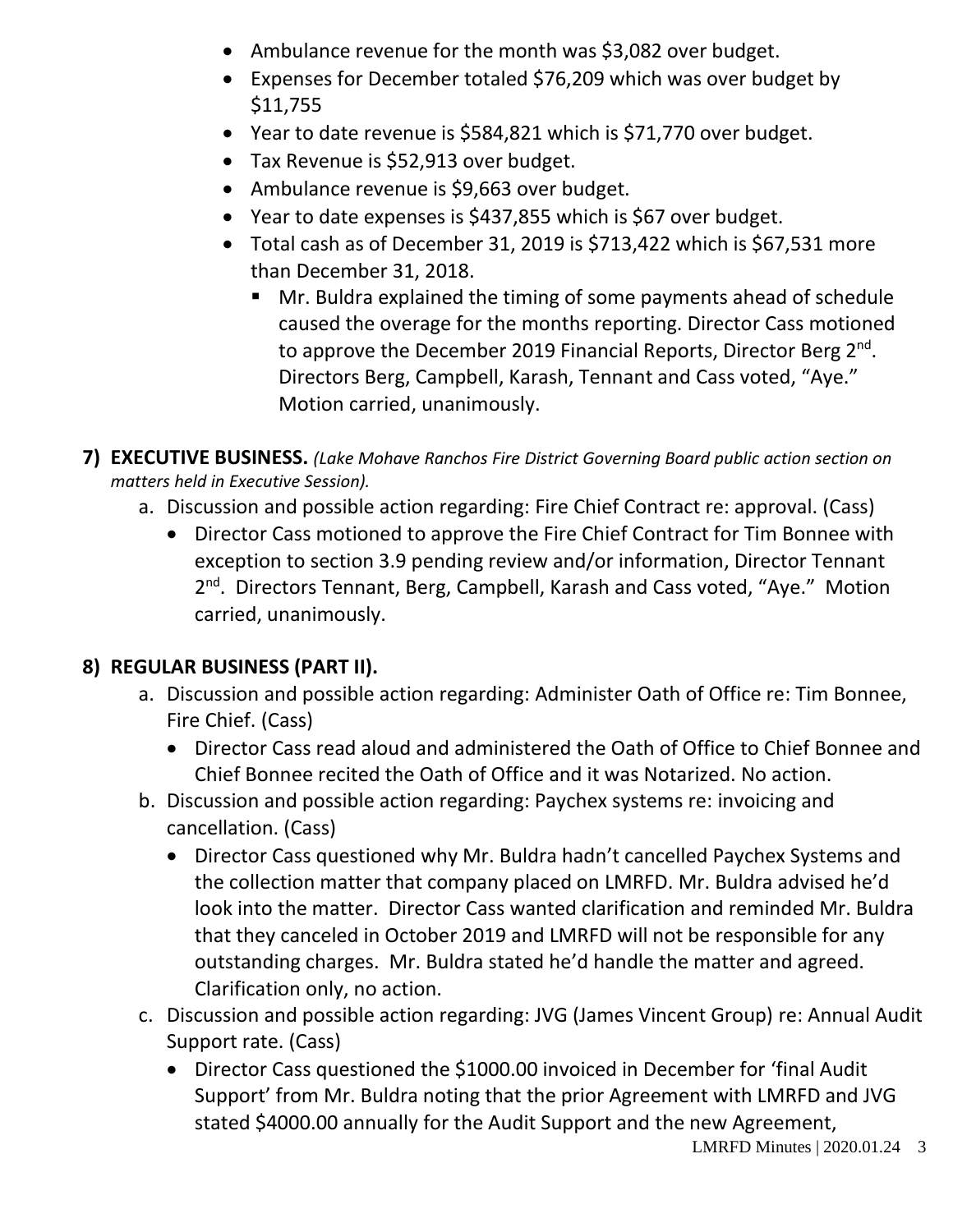approved in November 2019 increased it to \$5000.00 annually. Director Cass stated it appeared that was invoiced after approval of the new Agreement and the new Agreement is for the next upcoming Audit, not the one just performed. Mr. Buldra stated he'd deduct the \$1000.00 off the invoice. Director Cass wanted clarification based off what Mr. Buldra stated, that he or his company wouldn't send LMRFD to collections for the \$1000.00 and it would be removed, Mr. Buldra assured the Directors it would be removed, and no collection issues would arise. Director Tennant stated he didn't understand why Mr. Buldra's services were needed. Review and clarification only, no action.

- d. Discussion and possible action regarding: Ambulance Revenue and Cost Report (ARCR) for FY 18/19. (Administration)
	- Director Cass questioned the collections total related to the ARCR and a basic overview of the FY 18/19 ARCR was provided by Mr. Buldra. Review only, no action.
- e. Discussion and possible action regarding: IGA (Intergovernmental Agency Agreement) and consent and waiver re: GVFD, LMRFD, NACFD and KFD for mutual aid. (Administration)
	- Chief Bonnee reviewed the IGA and Ms. Jackson noted the consent and waiver as well, explaining that Mr. Whittington is also NACFD's Legal Counsel along with LMRFD. Director Cass motioned to approve the IGA with approval of acknowledgment to the consent and waiver, Director Tennant 2<sup>nd</sup>. Directors Tennant, Berg, Campbell, Karash and Cass voted, "Aye." Motion carried, unanimously.
- f. Discussion and possible action regarding: Administration Personnel hours change. (Administration)
	- Discussion ensued regarding changing Administration Staff Hours to 4 10's (Monday-Thursday) with office hours remaining the same, with exception to closure on Friday's. Chief Bonnee explained all surrounding District's and the City work that schedule and are closed on Friday's as well. Director Cass motioned to approve the four tens' effective 1/24/2020 from 7:00 a.m.-5:00 p.m. with office hours remaining 9:00 a.m. – 3:00 p.m., with office closure on Fridays, Director Tennant 2<sup>nd</sup>. Directors Tennant, Berg, Campbell, Karash and Cass voted, "Aye." Motion carried, unanimously.
- g. Discussion and possible action regarding: District Policies re: Articles 44 (District Issued Vehicles & MVR), Article 50 (Compensation Administration), Article 60 (Uniforms Annual Allowance & Allotment), Article 61 (Holidays), Article 66 (Group Health) for approval. (Administration)
	- Item G & H were combined. Articles were explained by Administration by title and noted that they were standard in-line policies as other District's have and follow along with any applicable laws and it was explained that the Organizational Chart was updated to reflect Paramedic and/or EMT only; non-dual certified positions,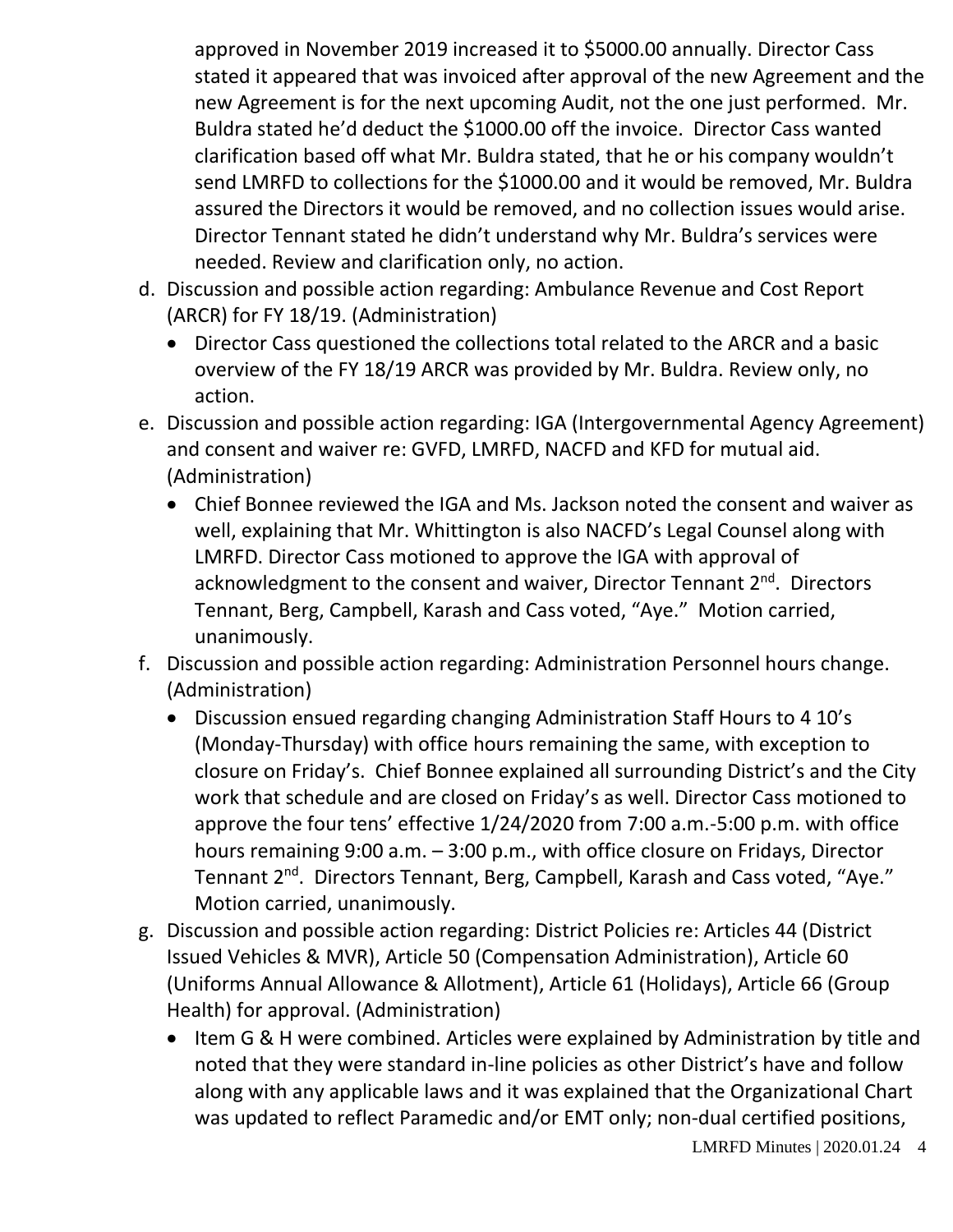and also to reflect on Payscale as well the same. Director Cass motioned to approve Article 44, Article 50, Article 60, Article 61 and Article 66 effective 1/24/2020, Director Berg 2<sup>nd</sup>. Directors Berg, Campbell, Karash, Tennant and Cass voted, "Aye." Motion carried, unanimously.

- h. Discussion and possible action regarding: Organizational Chart, Payscale and Employment Applications (Paid and Non-Paid Suppression positions) for LMRFD re: revisions/updates and approval. (Administration)
	- Director Cass motioned to approve the updated and revised Organizational Chart and Payscale with the changes effective 1/24/2020, Director Berg 2<sup>nd</sup>. Directors Berg, Campbell, Karash, Tennant and Cass voted, "Aye." Motion carried, unanimously.
- i. Discussion and possible action regarding: District Official Posting Locations. (Administration)
	- Annual Calendar Year update of Official Posting Locations were reviewed by Administration. Director Cass motioned to approve Station 41/Administration, Chamber of Commerce (Dolan Springs), MCA (Meadview), LMRFD Website, Station 43 and Meadview Post Office for Official Posting Locations, Director Berg 2<sup>nd</sup>. Directors Berg, Campbell, Karash, Tennant and Cass voted, "Aye." Motion carried, unanimously.
- j. Discussion and possible action regarding: Monthly lease and/or lease-purchase of fuel tank re: review of costs and benefits. (Administration)
	- Chief Bonnee reviewed options related to a lease of a double wall fuel tank with potential cost savings in comparison to pay-at-the-pump. Overall cost savings would be approximately \$700.00 monthly with a leased fuel tank through Rebel Oil. Chief Bonnee noted it's a 1000-gallon tank, with a one-time fee for setup (\$350.00), a monthly rental fee of \$125.00 and the cost for fuel per gallon would be approximately \$2.18-2.20. There would be no fuel tax incurred, as well. Chief Bonnee stated there would be a fuel log for tracking purposes and that Rebel Oil would top off the tank every week at no additional charge to LMRFD as they go to Meadview weekly for other business. Director Cass motioned to direct the Chief to direct Karen to process the credit application and upon approval, begin installation of the leased fuel tank. Director Campbell 2<sup>nd</sup>. Directors Campbell, Karash, Tennant, Berg and Cass voted, "Aye." Motion carried, unanimously.
- k. Discussion and possible action regarding: District Personnel Job Descriptions, Standard Operating Guidelines and Standard Operating Procedures re: Suppression and Administration. (Tennant)
	- Discussed in Chief's Report, no action.
	- Director Cass called a recess for approximately 10 minutes pending Mr. Buldra's availability and Chief Bonnee's photos with family. Recess 1:30 p.m. Reconvened from Recess at approximately 1:45 p.m.